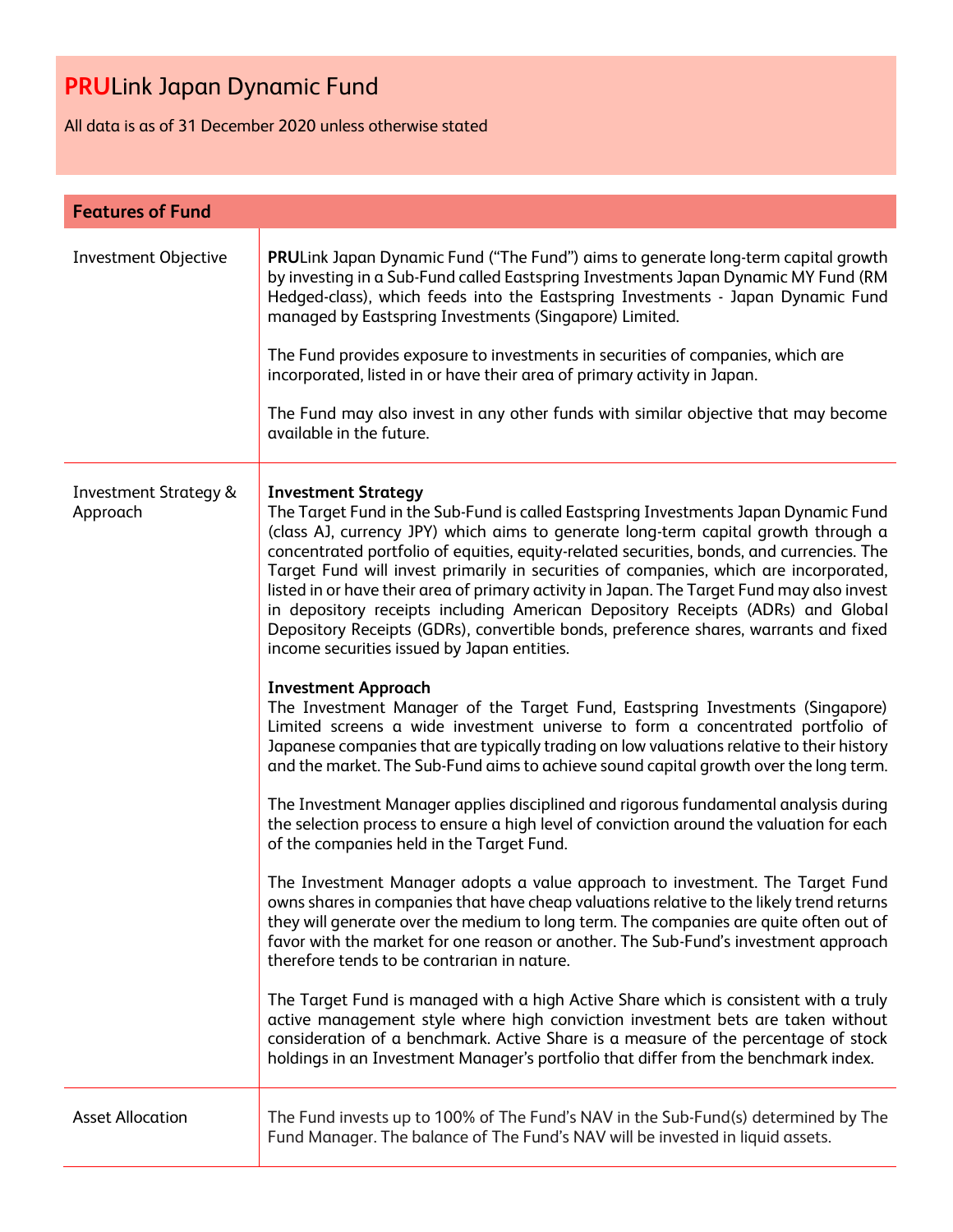All data is as of 31 December 2020 unless otherwise stated

| Performance Benchmark         | MSCI Japan Index (net dividend basis) (RM Hedged)<br>For more information on benchmark kindly refer to www.msci.com |  |  |  |
|-------------------------------|---------------------------------------------------------------------------------------------------------------------|--|--|--|
| <b>Fund Manager</b>           | Eastspring Investments Berhad (531241-U)                                                                            |  |  |  |
|                               |                                                                                                                     |  |  |  |
| <b>Fees &amp; Charges</b>     |                                                                                                                     |  |  |  |
| <b>Fund Management Charge</b> | Up to 1.50% p.a.                                                                                                    |  |  |  |

| Fund Management Charge | Up to 1.50% p.a. |
|------------------------|------------------|
| Other Charge, if any   | Nil              |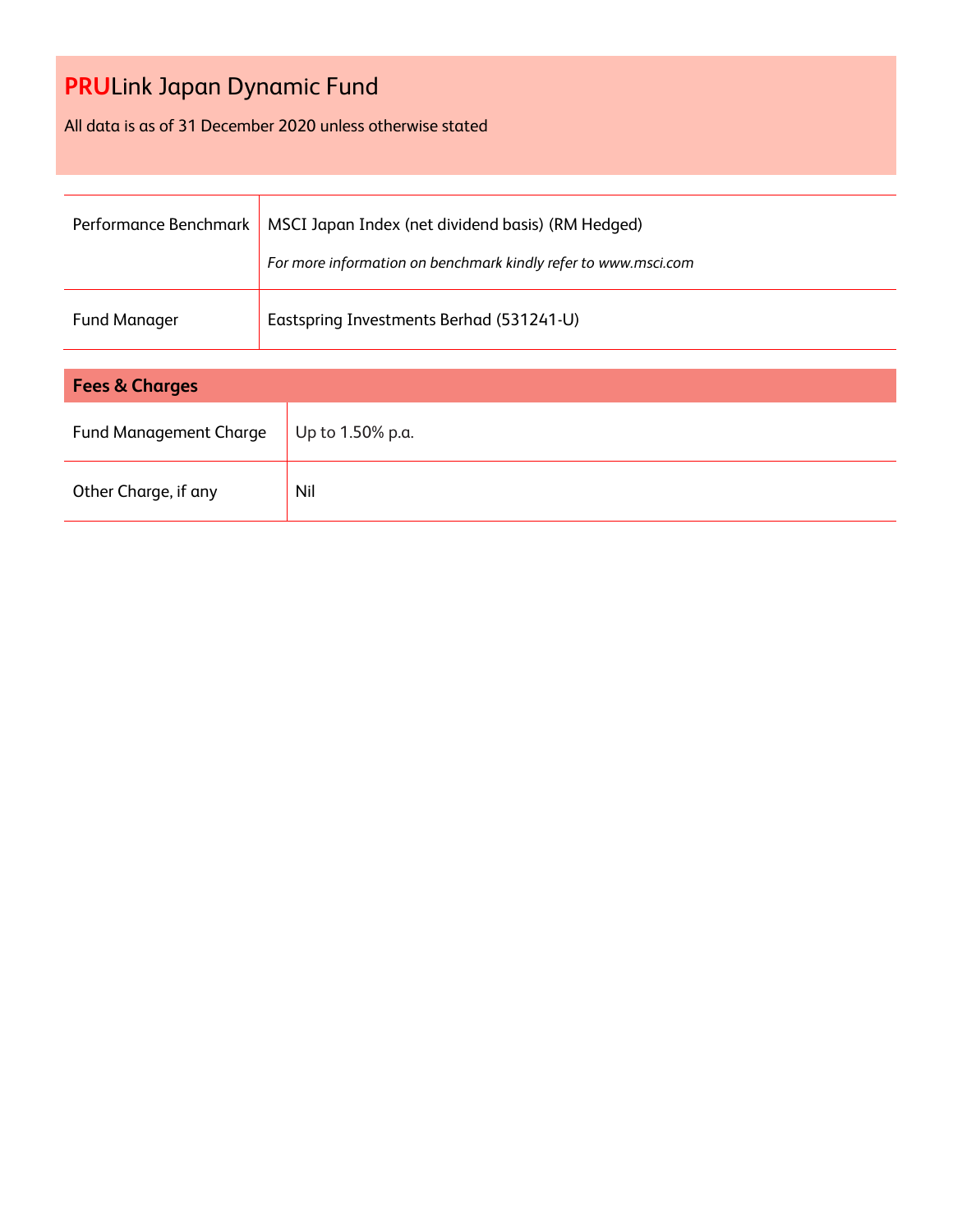All data is as of 31 December 2020 unless otherwise stated

### **Fund Performance**



**PRU**Link Japan Dynamic Fund Vs. MSCI Japan Index (net dividend basis)

**Notice: The graphs are included for illustrative purposes only. Past performance of The Fund is not an indication of its future performance.**

| Year | <b>Actual Performance</b><br><b>PRULink Japan Dynamic Fund</b> | <b>Benchmark MSCI</b><br>Japan Index (net dividend basis) (RM<br>Hedged) |
|------|----------------------------------------------------------------|--------------------------------------------------------------------------|
| 2015 | $-7.20\%$ *                                                    | $-0.48\%$ *                                                              |
| 2016 | 8.05%                                                          | 1.36%                                                                    |
| 2017 | 17.03%                                                         | 23.34%                                                                   |
| 2018 | $-18.14%$                                                      | $-10.14%$                                                                |
| 2019 | 15.30%                                                         | 21.78%                                                                   |
| 2020 | $-8.59\%$                                                      | 10.30%                                                                   |

\*Fund Performance is from fund launch date until year end of the same year (non-annualised return).

*Sources: Lipper IM and Bloomberg, 31 December 2020*

Notice: Past performance is not an indication of its future performance. This is strictly the performance of the investment/underlying funds, and not the returns earned on the actual premiums paid of the investment-linked insurance product.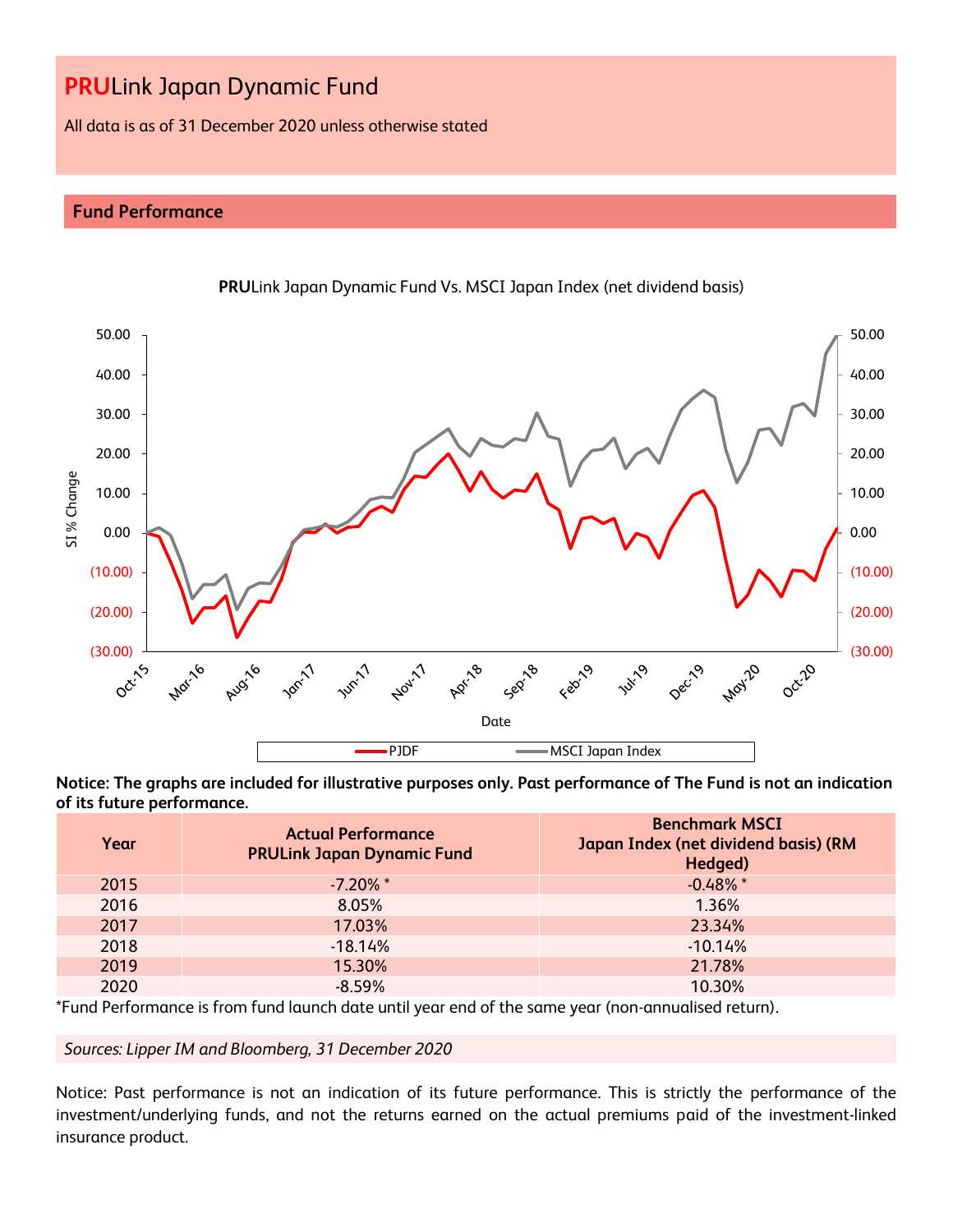All data is as of 31 December 2020 unless otherwise stated

Basis of calculation of past performance:

$$
= \left(\frac{Net\ Asset\ Value\ for\ Year\ n}{Net\ Asset\ Value\ for\ Year\ n-1} - 1\right)\%
$$

### **Additional disclosure for PRULink Japan Dynamic Fund**

**PRU**Link Japan Dynamic Fund invests in Eastspring Investments Japan Dynamic MY Fund which is feeding into Eastspring Investments– Japan Dynamic Fund.

The Fund Manager of Eastspring Investments Japan Dynamic MY Fund is Eastspring Investments Berhad while the Investment Manager for Eastspring Investments – Japan Dynamic Fund is Eastspring Investments (Singapore) Limited.

Management fees may be charged at The Fund and/or Sub-Fund(s) level. Please note that you will be charged a maximum of 1.50% p.a., being the combined annual fund management charge at The Fund and Sub-Fund(s) levels. Sub-Fund(s) with investment strategies to invest in Exchange Traded Funds ("ETF") or other Collective Investment Schemes may incur additional expenses at the Sub-Fund(s) level which is taken as part of the investment strategy considerations to deliver The Fund performance.

The Fund performance of the Sub-Fund, Eastspring Investments Japan Dynamic MY Fund as at 31 December 2020 are as follows:

| $\bullet$<br>Year                                       | 2020     | 2019   | 2018   | 2017         | 2016  | 2015  |
|---------------------------------------------------------|----------|--------|--------|--------------|-------|-------|
| $\overline{\phantom{a}}$<br><b>Net</b><br>: Pertormance | $0.69\%$ | 16.50% | 19.90% | 8.60%<br>1 O | 7.12% | 2.84% |
| $+$ $-$<br>.<br>. .                                     |          |        |        |              |       |       |

\*Fund Performance is from fund launch date until year end of the same year (non-annualised return).

The Fund performance of the Target Fund, Eastspring Investments – Japan Dynamic Fund (class AJ) as at 31 December 2020 is as follows:

| Year                               | 2020     | 2019  | 2018                  | 2017   | 2016 | 2015   | 2014   |
|------------------------------------|----------|-------|-----------------------|--------|------|--------|--------|
| <b>Net</b><br>Performance          | $-8.90%$ | 5.15% | 1.24%<br>$\mathbf{a}$ | 18.17% | .07% | 12.91% | .50% * |
| $\sim$<br>$\overline{\phantom{a}}$ |          | .     |                       |        |      |        |        |

\*Fund Performance is from fund launch date until year end of the same year (non-annualised return).

*Note: The above performance is for Target Fund class AJ currency in JPY.*

### *Source: Bloomberg, 31 December 2020*

Notice: Past performance is not an indication of its future performance. This is strictly the performance of the investment/underlying funds, and not the returns earned on the actual premiums paid of the investment-linked insurance product.

Basis of calculation of past performance:

$$
= \left(\frac{Net\ Asset\ Value\ for\ Year\ n}{Net\ Asset\ Value\ for\ Year\ n-1} - 1\right)\%
$$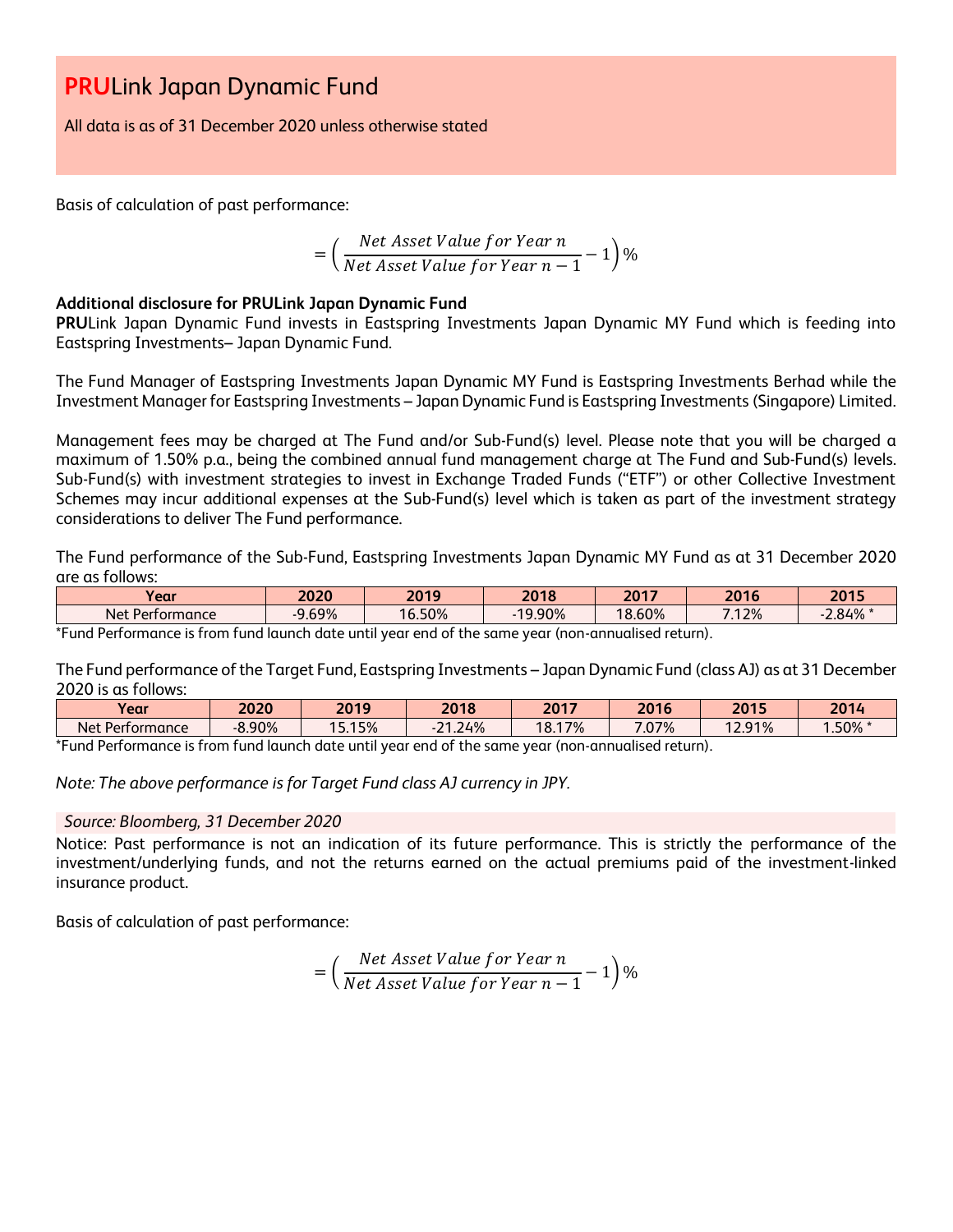All data is as of 31 December 2020 unless otherwise stated

### **Investment Risks**

The Fund is subjected to investment risks including the possible loss of the principal amount invested. The value of the units may fall as well as rise. In addition, The Fund is subjected to specific risk including and not limiting to:

### **General Risks when Investing in The Fund**

### **Market Risk**

Market risk refers to potential losses that may arise from adverse changes in the market conditions. Market conditions are generally, affected by, amongst others, economic and political stability. If the market which The Fund invests in suffers a downturn or instability due to adverse economic or political conditions, this may adversely impact the market prices of the investments of The Fund.

### **Risk of Non-Compliance**

This risk arises from non-compliance with laws, rules and regulations, prescribed practices and the management company's internal policies and procedures, for example, due to oversight by the management company. Such noncompliance may force the management company to sell down the securities of The Fund at a loss to rectify the noncompliance and in turn affect the value of investors' investment in The Fund. To mitigate this risk, The Fund Manager has put in place internal controls to ensure its continuous compliance with laws, rules and regulations, prescribed practices and The Fund Manager's internal policies and procedures.

### **Inflation Risk**

This risk refers to the likelihood that an investor's investments does not keep pace with inflation, thus resulting in the investor's decreasing purchasing power even though the investment in monetary terms may have increased.

### **Currency Risk**

The Fund is denominated in MYR, while the Sub-Fund(s) may be denominated in other currencies. The performance of The Fund may be affected by movements in the exchange rate between the MYR and the Sub-Fund(s)'s denominated currency. Where applicable, a currency hedge or a currency hedged class of fund may be used to minimise currency risk.

#### **Derivatives Risk**

Derivatives may potentially be used to hedge against any risk that may be derived from investing in the Sub-Fund(s), such as, but not limited to, currency risk.

#### **General Risks when Investing in the Sub-Fund**

### **Fund Management of the Target Fund Risk**

While the Fund Manager will exercise due skill and care in selecting the Target Fund, it does not have control over the management of the Target Fund and there is no guarantee that the investment objective of The Fund will be met. This may affect the value of the policyholders' investments in The Fund.

The Target Fund may change its objective and become inconsistent with the objective of The Fund. In such instances, The Fund Manager will replace the Target Fund with another collective investment scheme which The Fund Manager considers to be more appropriate in meeting the objective of The Fund. Such change would require the policyholders' approval.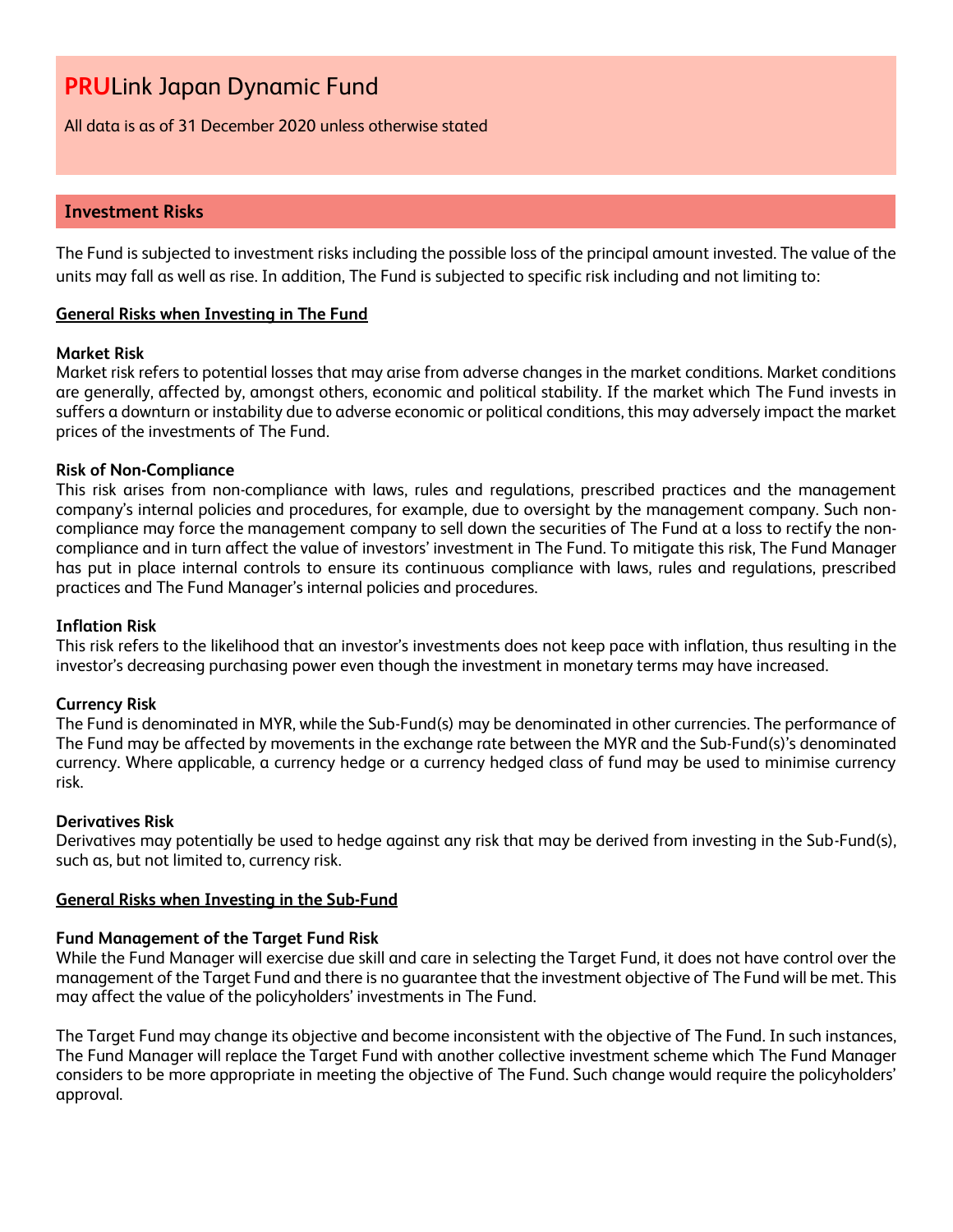All data is as of 31 December 2020 unless otherwise stated

### **Country Risk**

The Sub-Fund invests in the Target Fund which is domiciled in Luxembourg. Any adverse changes in the Luxembourg's economic fundamentals, social and political stability, currency movements and foreign investments policies in Luxembourg may have an impact on the prices of the securities that the Target Fund invests in and consequently may also affect The Fund's NAV.

### **Currency Risk**

The Sub-Fund(s)'s underlying investments may be denominated in their local currency, which may differ from the Sub-Fund(s)'s currency of denomination. The performance of the Sub-Fund(s) may be affected by movements in the exchange rate between the local currency of its underlying investments and the Sub-Fund(s)'s denominated currency.

### **Derivatives Risk**

The Sub-Fund Manager(s) or its Target Fund Manager(s) may invest in derivatives which will be subject to risks. While the judicious use of derivatives by professional investment managers can be beneficial, derivatives involve risks different from, and, in some cases, greater than, the risks presented by more traditional securities investments. Some of the risks associated with derivatives are market risk, management risk, credit risk, liquidity risk and leverage risk. Investments in derivatives may require the deposit or initial margin and additional margin on short notice if the market moves against the investment positions. If no provision is made for the required margin within the prescribed time, the investment may be liquidated at a loss. Therefore, it is essential that such investments in derivatives are monitored closely.

The Sub-Fund Manager(s) or its Target Fund Manager(s) has the necessary controls for investments in derivatives and have in place systems to monitor the derivative positions for the Sub-Fund(s) or its Target Fund(s). The Sub-Fund Manager(s) or its Target Fund Manager(s) does not intend to use derivatives transactions for speculation or leverage but may use them for efficient portfolio management and/or risk management. Currency risk is simply one of the market risks which The Fund will be exposed to and can be hedged using derivatives such as FX forwards/futures. Often the underlying currency risk may be taken on as a result of buying an underlying equity or bond. If the Sub-Fund Manager(s) or its Target Fund Manager(s) does not want to also take the currency risk associated with these underlying assets, the Sub-Fund(s) or its Target Fund(s) may use Forward Foreign Exchange contracts to hedge any currency risk derived from holdings of non-base currency positions. Essentially this use of currency forwards is to hedge currency risk in the Sub-Fund(s) or its Target Fund(s).

### **Specific Risks when Investing in the Target Fund**

### **Single Country Risk**

The Target Fund invests primarily in equities, equity-related securities of companies which are incorporated, listed in or have their area of primary activity in Japan. Therefore, any changes in Japan's economic fundamentals, social and political stability, currency movements and foreign investments policies may have an impact on the prices of the securities that the Target Fund invests in, which in turn affect the net asset value of the Target Fund. Exposure to a single country, may also increase potential volatility of the Target Fund due to the increased geographical concentration risk as they are less diversified geographically compared to funds investing in the regional or global markets.

### **Counterparty Risk**

The Target Fund will be exposed on credit risk of the counterparties with which the Target Fund trades particularly in relation to fixed income securities, options, futures, contracts and other financial derivative instruments that are invested for hedging and efficient portfolio management purposes. In the event of insolvency, bankruptcy or default by such counterparty, this could result in substantial losses to the Target Fund.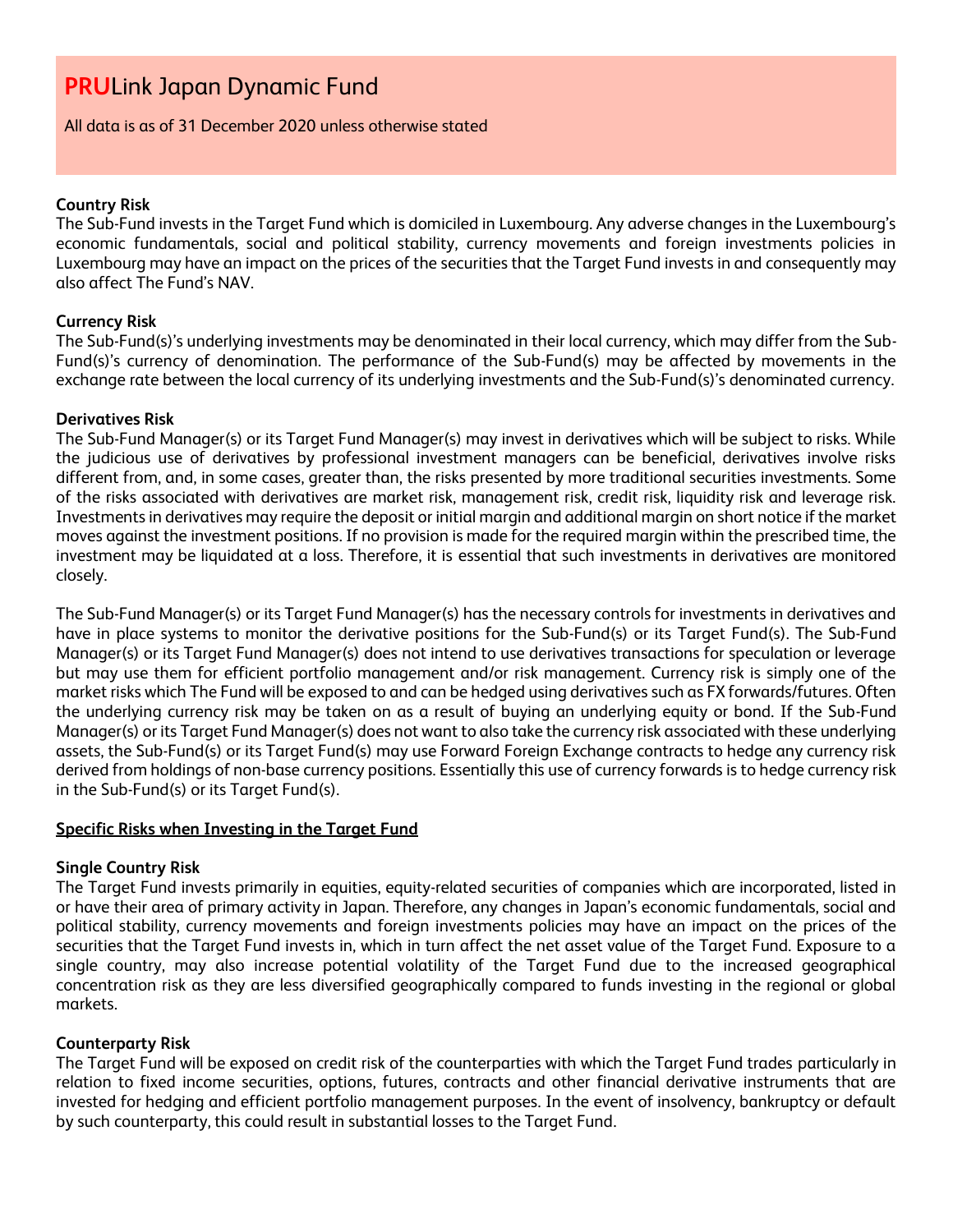All data is as of 31 December 2020 unless otherwise stated

### **Currency Risk**

The Target Fund(s)'s underlying investments may be denominated in their local currency, which may differ from the Target Fund(s)'s currency of denomination. The performance of the Target Fund(s) may be affected by movements in the exchange rate between the local currency of its underlying investments and the Target Fund(s)'s denominated currency.

### **Derivatives Risk**

The Target Fund Manager(s) may invest in derivatives which will be subject to risks. While the judicious use of derivatives by professional investment managers can be beneficial, derivatives involve risks different from, and, in some cases, greater than, the risks presented by more traditional securities investments. Some of the risks associated with derivatives are market risk, management risk, credit risk, liquidity risk and leverage risk. Investments in derivatives may require the deposit or initial margin and additional margin on short notice if the market moves against the investment positions. If no provision is made for the required margin within the prescribed time, the investment may be liquidated at a loss. Therefore, it is essential that such investments in derivatives are monitored closely.

The Target Fund Manager(s) has the necessary controls for investments in derivatives and have in place systems to monitor the derivative positions for the Target Fund(s). The Target Fund Manager(s) does not intend to use derivatives transactions for speculation or leverage but may use them for efficient portfolio management and/or risk management. Currency risk is simply one of the market risks which The Fund will be exposed to and can be hedged using derivatives such as FX forwards/futures. Often the underlying currency risk may be taken on as a result of buying an underlying equity or bond. If the Target Fund Manager(s) does not want to also take the currency risk associated with these underlying assets, the Target Fund(s) may use Forward Foreign Exchange contracts to hedge any currency risk derived from holdings of non-base currency positions. Essentially this use of currency forwards is to hedge currency risk in the Target Fund(s).

*The above should not be considered to be an exhaustive list of the risks which potential policyholders should consider before investing in The Fund. Potential policyholders should be aware that an investment in The Fund may be exposed to other risks of exceptional nature from time to time.*

### **Risk Management**

### **Target Fund:**

The monitoring of investment guidelines and restrictions is primarily achieved through the Charles River Trading System (CRTS). The investment guidelines are set up in CRTS for pre-trade and batch monitoring.

On a pre-trade basis, orders which appear to have breached the investment guidelines cannot be sent for execution without the compliance team's investigation and approval. Such approval is only given when it is confirmed that the execution of such an order / trade will not result in any genuine breaches of investment guidelines. On a batch monitoring basis, the compliance team uses the CRTS to check that the portfolio's day-end positions are within the investment guidelines. An escalation process is in place to ensure relevant parties are informed when a potential issue or breach occurs.

Compliance officers run daily guideline checks on all portfolios using CRTS. The system enables the compliance team to conduct daily pre and post-trade checks to ensure compliance with client investment guidelines and restrictions.

At an investment level, risk monitoring and control is integrated into the investment process with the responsibility for portfolio risk management ultimately resting with the portfolio manager. Portfolio risk management begins with ensuring that as investors we deeply understand the stocks that we are holding on behalf of our clients. We strongly believe that a portfolio is more than a collection of good ideas. There is a focus on the make up and allocation of the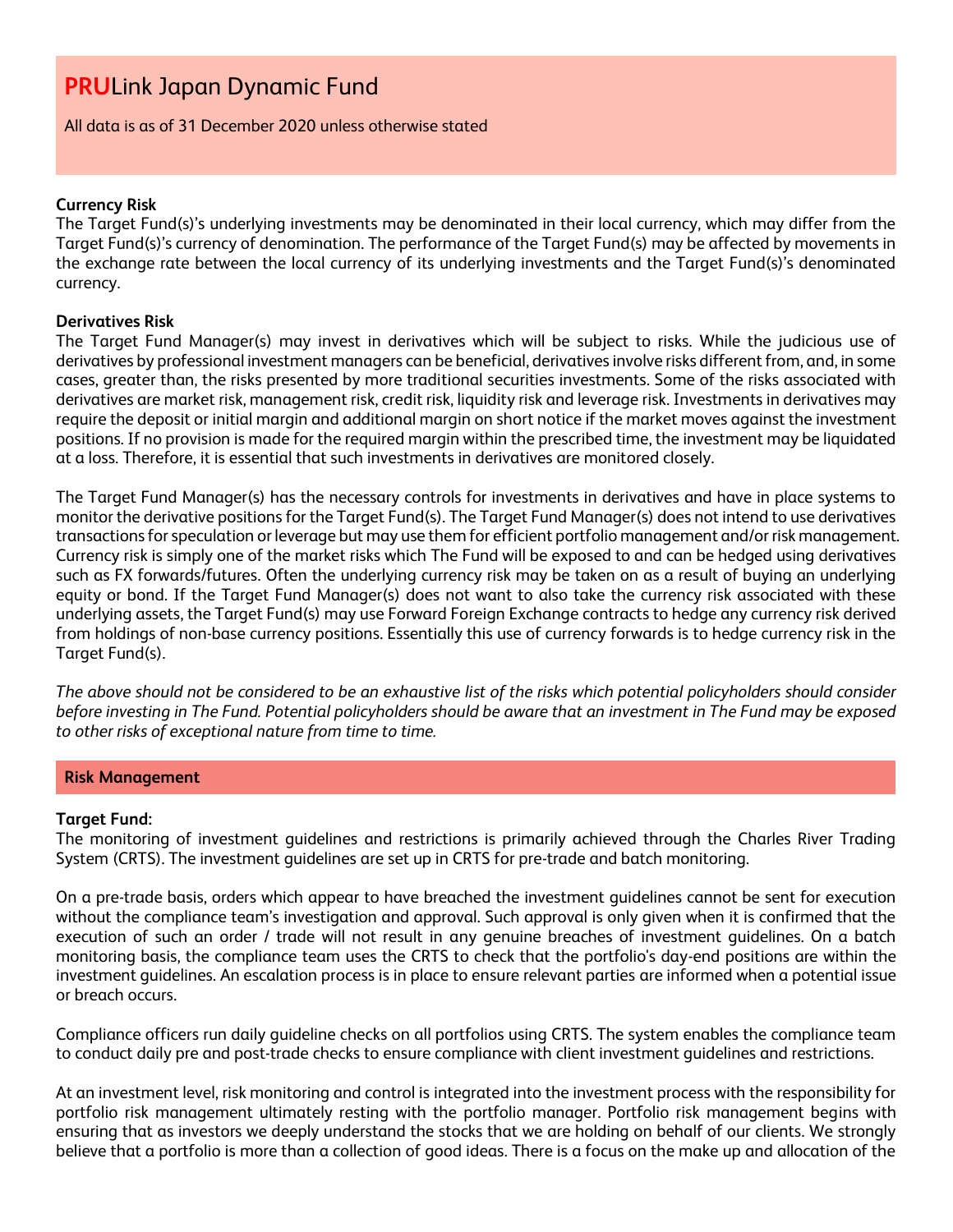All data is as of 31 December 2020 unless otherwise stated

portfolio's risk budget. We want to allocate the majority of the risk budget to stock specific risk. All other risk factors (country, sector, size, etc.) are normally residuals.

The overall risk profile of the portfolio is monitored monthly by the Portfolio Strategist using Axioma. It analyses a wide range of risk characteristics to identify any unintended risks introduced into the portfolio. This risk analysis forms an input into the portfolio construction process and is a tool which assists in determining a level of risk consistent its investment mandate and objectives. The risk budget of the portfolio is focused on stock selection as the primary source of added value.

By clearly identifying both intended and unintended risk, The Fund Manager also aims to construct the portfolio such that intended stock-specific risk can be matched against forecast returns for stocks, with all unintended risks minimised.